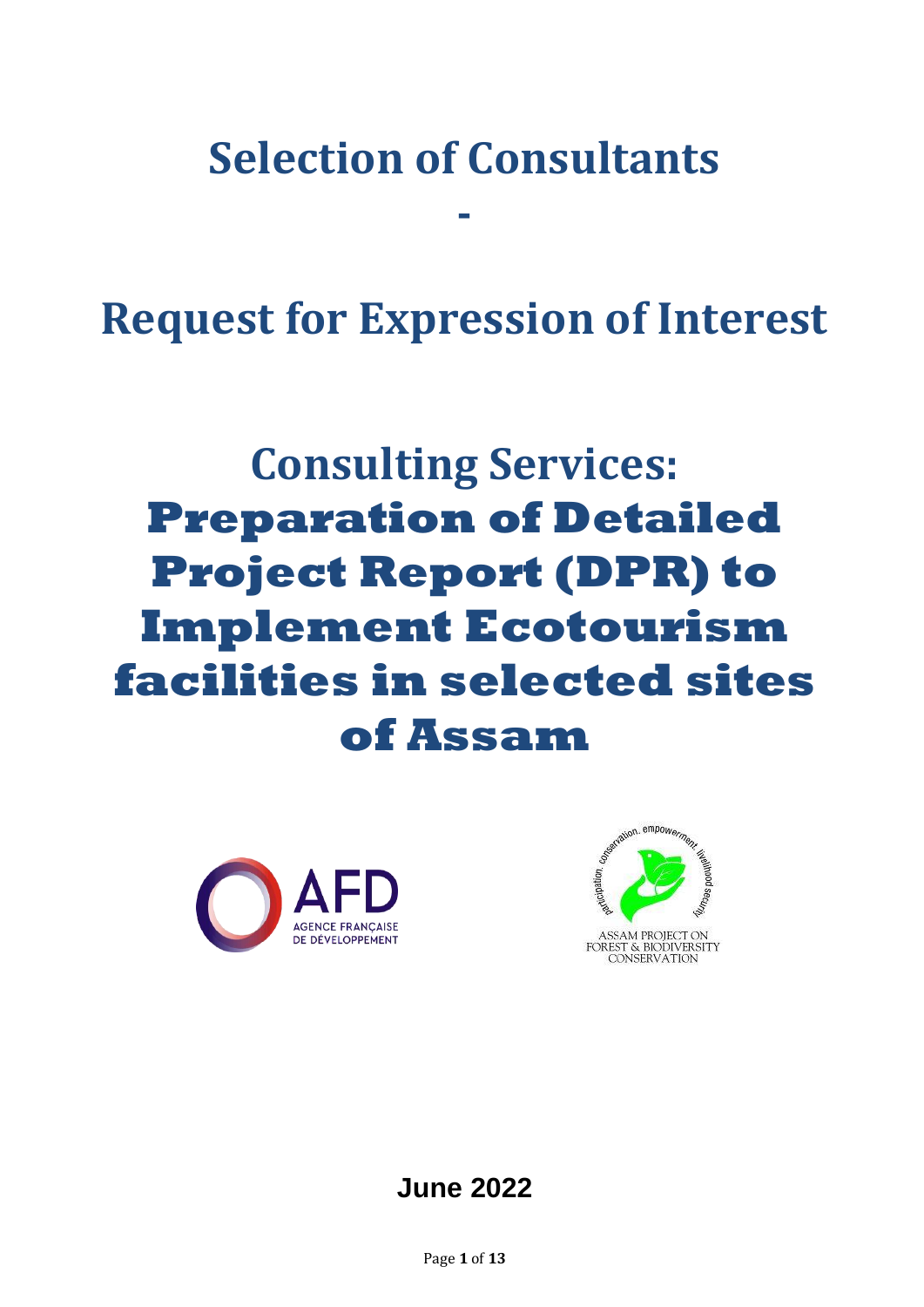*[India]*

*[Assam Project on Forest & Biodiversity Conservation- Phase II ]*

**No. APFBC/PMU/Phase-II/ES/2022/167/9-A Dated, Guwahati, the 4th June 2022**

#### **CONSULTING SERVICES**

#### EXPRESSION OF INTEREST (EOI)

#### **1. Background**

Assam's population is expected to increase to 34 million by 2021<sup>1</sup> and continue to grow. A vast majority (86%) still resides in rural areas2. Catering to the demands of a rising population as well as meeting its developmental goals is going to be a major challenge for the state, especially in terms of managing the pressure on its forests and natural resources to meet those needs. It is also important to note that Assam is a primarily rural state, with 53% of its population engaged in agriculture3. Production of all crop types has been increasing4, and the majority of the rising population is bound to stay within the sector. This means that the pressure on forest areas to make way for more agricultural land is set to continuously increase. This also sets the stage for increasing instances of man-animal conflicts as people breach natural habitats to meet their needs. Further, the global issue of climate change is a major threat to Assam's rich and complex ecosystems. Forest communities that depend directly on forests will be especially vulnerable. This interrelated web of challenges being faced by the state needs urgent solutions. The Forest Department, being the custodian of the forests, operates at the juncture where people and natural resources interact. The department needs to address these challenges, while also increasing its capacity to do so.

To support the Forest Department of Assam in its endeavor to effectively manage its forest and biodiversity, the French Development Agency – Agence Française de Développement (AFD) and the State Government of Assam co-funded "Assam Project on Forest and Biodiversity Conservation (APFBC)". Phase – I of the project was implemented between February 2012 and May 2019.

After succesfull implementation of Phase I, APFBC Phase II began in August 2019, with a budget of  $\epsilon$  62.5 million (INR 500 crore). AFD will contribute 80% of the budget at  $\epsilon$  50 million (INR 400 crore) and Government of Assam will contribute 20% of the budget at  $\epsilon$  12.5 million (INR 100 crore).

#### **2. Project Description**

Forest Department in Assam is composed of three primary wings that manage the forest divisions – Territorial (33), Social Forestry (14), and Wildlife (8). The Forest department also has a Research, Education, and Working Plan (REWP) wing who are responsible for working plan preparation & forest resources inventory and assessment.

The Assam Project on Forest and Biodiversity Conservation Society (APFBCS), a Special Purpose Vehicle created by the Government of Assam and registered under the Societies Registration Act is mandated with overall execution, management, and coordination of the project activities through a Project Management Unit (PMU) established to implement the project. Project implementation sites- Forest Divisions and other entities– is considered as Field Implementation Units (FIUs). The PMU is supported by the Project Management and Monitoring Consultant (PMMC) for technical assistance and project monitoring. The overall vision of the project is that it contributes through the Forest Department to the conservation of nature for a "*healthier ecosystem and happier communities*". This overarching vision/goal shall be reached through the following three main specific objectives:

 Developing participatory Sustainable Forest and Biodiversity management under changing climatic conditions

l 1 [http://censusindia.gov.in/Census\\_Data\\_2001/Projected\\_Population/Projected\\_Population.pdf](http://censusindia.gov.in/Census_Data_2001/Projected_Population/Projected_Population.pdf)

<sup>2</sup> [http://censusindia.gov.in/2011census/censusinfodashboard/stock/profiles/en/IND018\\_Assam.pdf](http://censusindia.gov.in/2011census/censusinfodashboard/stock/profiles/en/IND018_Assam.pdf)

<sup>3</sup> <https://hfw.assam.gov.in/documents-detail/population-and-women-empowerment-policy-of-assam>

<sup>4</sup> <http://planningcommission.gov.in/plans/stateplan/present/assam.pdf>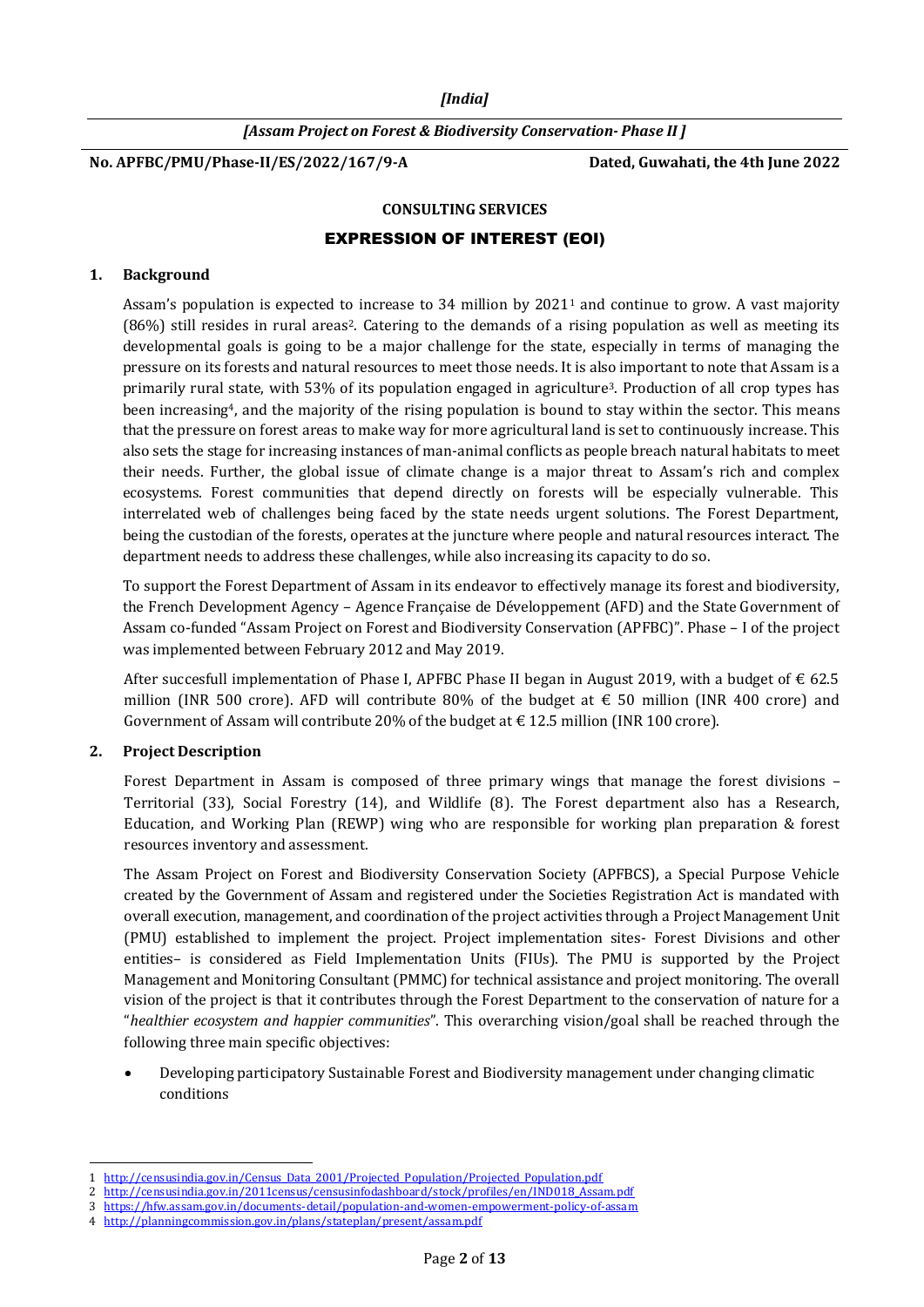- Improving the livelihoods for Forest neighbouring communities through inclusive (collective and individual) supports
- Strengthening the Forest department to better fulfil its missions
- **3. The APFBC Phase II project is divided into four major components. Brief description of each component is presented below:**
	- i. *Component 1: Conservation of Ecosystems:* the key focus of Phase II is conservation of forests and wildlife. The component is divided into two sub-components to ensure each receives due attention:
		- a. *Sustainable Forest Management*: activities will include
			- State-wide forest resource mapping will be conducted to form a database of the state's natural resources and conservation needs.
			- 12,500 ha of plantations,
			- Setting up Climate Change and REDD+ processes and
			- Improvement of infrastructure needed by frontline staff
		- b. *Biodiversity Conservation:* addresses the critical conservation needs of the richbiodiversity of the state through activities as
			- Improvement of Protected Area management,
			- Conservation efforts for a few key species (especially those that have not
			- received enough attention so far),
			- Outreach efforts to spread public awareness and
			- Supporting the Assam State Biodiversity Board in making its Biodiversity
			- Management Committees stronger.

This component will also contain a number of technological interventions aimed at enhancing the department's conservation efforts and effectiveness.

- ii. *Component 2: Community Engagement* aims to
	- Further strengthen the 136 existing communities from Phase I as well as support 125 newcommunities through training and supporting JFMC/EDCs for joint forest management and linking them with alternate livelihood options.
	- b. Build market linkages to ensure that the livelihood interventions are successful and sustainable.
	- c. Converge with existing government schemes to ensure forest fringe communities reduce their dependence on forest resources
	- d. Form Self Help Groups and Joint Liability Groups to allow beneficiaries to function independently and reap benefits from the activities initiated under the project even after the project is over.
- iii. *Component 3: Institutional Strengthening* addresses: Forest Department's most urgent institutional gaps, ensuring that it is equipped to deal with the complex challenges it faces.

Activities are as under:

- a. Conduct of a comprehensive HR study including strengthening of the legal cell, procurement cell and research and education cell
- b. Digitizing the department's work by strengthening the Forest Management Information System (FMIS),
- c. Improving the human resource module of the FMIS,
- d. Supporting the Forest Schools by addressing their infrastructural requirements.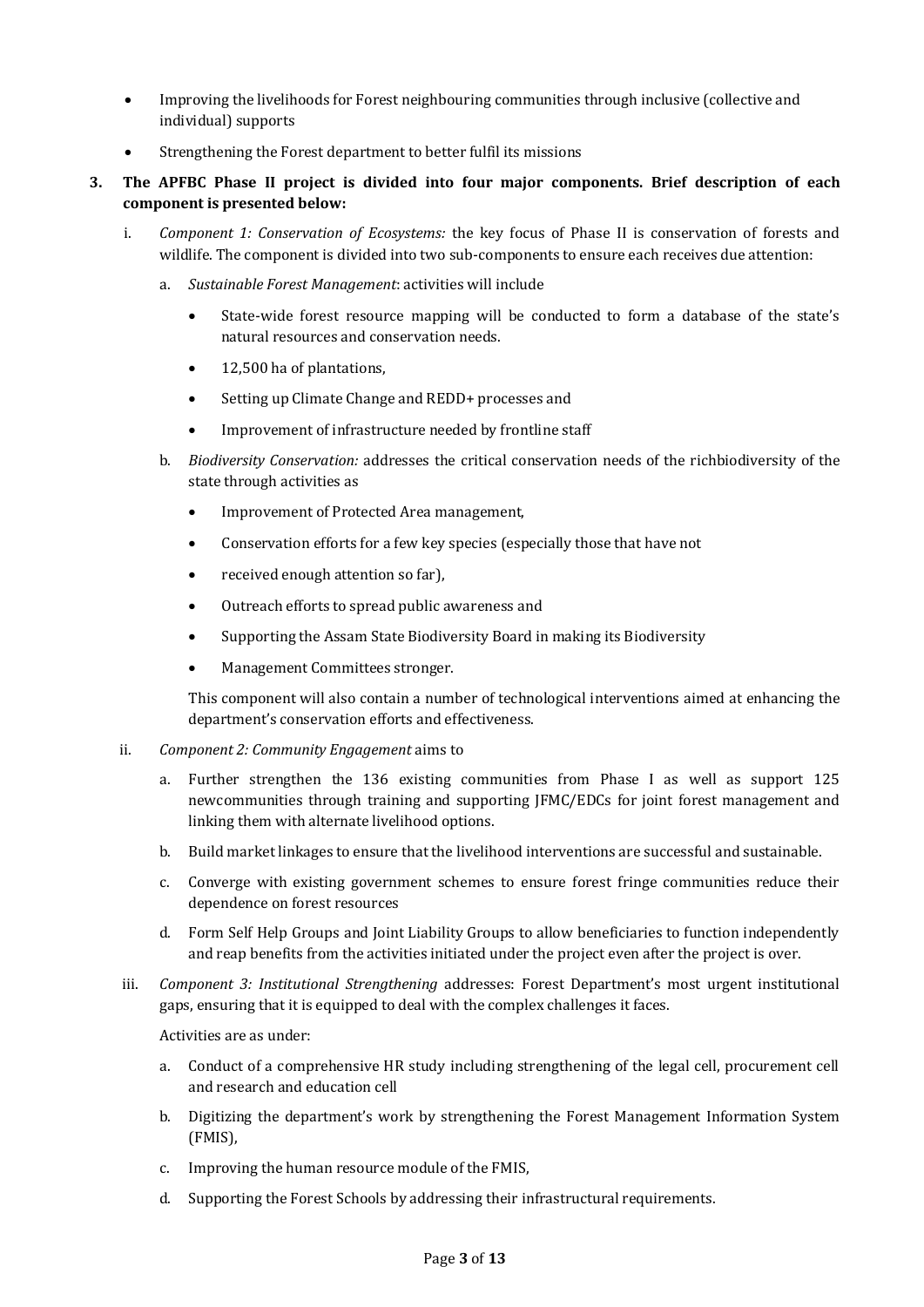- e. Project management of Phase II.
- *iv. Component 4: Climate, Gender and Social Inclusion:*

*Throughout the project activities, Climate, Gender and Social Inclusion* will be recurring and crosscutting themes for all activities. This is reflected in the Project's Environmental and Social Commitment, which will be fulfilled through the Environmental and Social Management System and the Gender Action Plan. The project is committed to ensuring fair gender representation as well as inclusion of vulnerable sections of all stakeholders, especially in case of its beneficiary communities. This translates to a participative approach wherever applicable, such as for microplanning with the community; and an inclusive approach inviting a broad representation of community members, such as in case of livelihood trainings. Considering the wide ambit of project activities which would interact with forests, biodiversity and other large infrastructural undertakings (equipment, vehicles, buildings, etc.), the Project shall closely monitor its activities to ensure alignment with its climate, gender and social inclusion commitments.

#### **4. Expected Outcomes of the Project: The expected outcomes of APFBC Phase-II are as under:**

- Enhanced sustainable and participatory forest management under changing climatic conditions.
- Sustainable and participatory management of biodiversity/ecosystems.
- The improved livelihood of forest-dependent communities.
- Strengthened institutional capacities for inclusive management of natural resources.
- **5. Project Documents:** Further details of the project, implementation arrangements, and the project documents are available on the project websit[e www.apfbcs.nic.in](http://www.apfbcs.nic.in/) .
- **6.** The APFBC Phase-II recognizes that ecotourism is a proven tool for sustainable biodiversity conservation and poverty alleviation for the forest fringe communities. This is validated in the evaluation report of the APFBC Phase-I in the first five years by the Assam Forest Department5. The Ecotourism Strategy and Action Plan for 2021–2025 under Phase-II in a post-pandemic Assam maintains this recognition by sustaining the ecotourism principles namely:
	- a. Sustainable management of natural and cultural resources through managing the crisis and mitigating the socio-economic impacts on livelihoods by ecotourism
	- b. Empowering local communities to participate, boosting competitiveness, building resilience, and benefit from ecotourism
	- c. Developing ecotourism products by advancing innovation and digitization that satisfy visitors and position the state of Assam as a globally competitive ecotourism destination
	- d. Fostering sustainable, inclusive green growth and biodiversity conservation
	- e. Strengthening coordination, partnerships, and solidarity for the socio-economic recovery by environmental education and conservation awareness

The goal of the Ecotourism Strategy of APFBC Phase-II Assam is: "*Environmentally and socially responsible ecotourism development that safeguards the integrity and diversity of its natural resources, provides education and enjoyment to visitors and delivers larger and more widely distributed income and employment opportunities to the local communities and their constituents, especially the women, youth, indigenous peoples, and other vulnerable groups*."

APFBC Phase-II has identified three major strategic directions for ecotourism development that are as follows:

a) Development and marketing of competitive tourist products and destinations

l

b) Improvement of market access, connectivity, and destination infrastructure; and

<sup>&</sup>lt;sup>5</sup> "Evaluation Report", Evaluation of Assam Project on Forest and Biodiversity Conservation (APFBC) followed by Drafting of Phase II of the Project,2018[. Evaluation-Report-APFBC.pdf \(apfbcs.nic.in\),](http://apfbcs.nic.in/phase-ii%20documents/Evaluation-Report-APFBC.pdf) accessed on 14 December 2021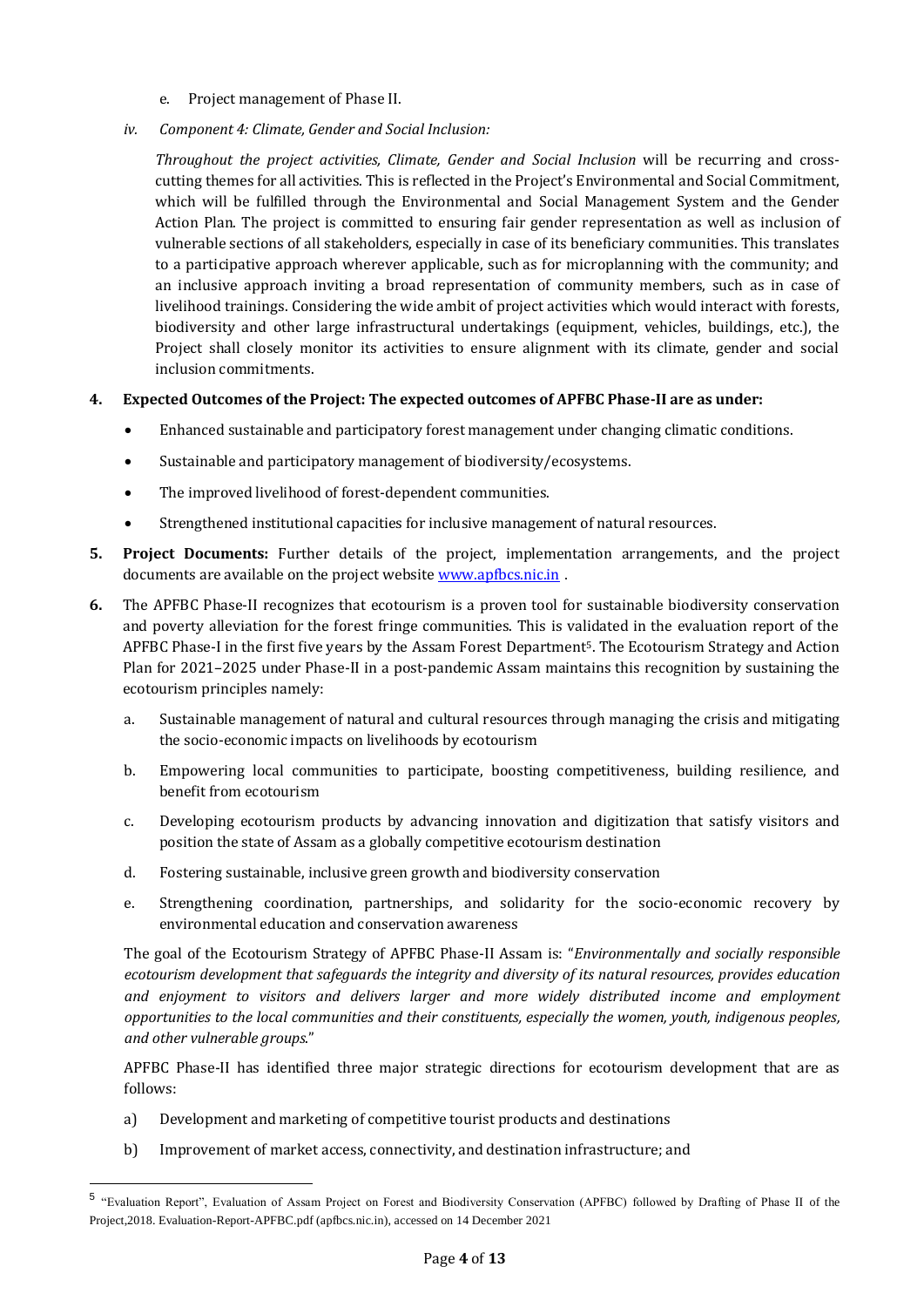c) Improvement of tourism institutional governance and industry manpower capabilities

Towards implementing the strategic directions, APFBC has carried out site selection based on a set of criteria that ensure the elements of ecotourism. The criteria are based on components such as natural assets, communities & culture, awareness & sensitization, infrastructure, skill development, institutional strengthening, marketing, and linkages. A total of 10 sites (approximate) has been selected in the State of Assam.

**7.** The *[Assam Project on Forest and Biodiversity Conservation (APFBC)] [has received-]* financing from *Agence Française de Développement* ("AFD"), and intends to use part of the funds thereof for payments under the following contract **"Preparation of Detailed Project Report (DPR) to implement Ecotourism facilities in selected sites of Assam".**

#### **8. Scope of the assignment:**

- 1. Examine the technical, social, financial, and economic feasibility of specific investments for community-based ecotourism development in ten (tentative) identified sites in Assam.
- 2. Conduct feasibility analysis:
	- i. *Business:* towards framing the required information in the form of resources, costs, benefits, and worthiness
	- ii. *Tourism:* existing tourism enablers in the sites and other factors that influence the demand and offer of tourist attractions
- 3. Prepare a Detailed Project Report (DRP) to implement ecotourism facilities and services development at selected sites in the state of Assam

#### **9. Tasks to be achieved:**

- (a) Identify the infrastructure needs/gaps in the selected sites and propose ecotourism products in 10 (tentative) identified sites. It is emphasized that the consultants should adhere to the ecotourism strategy prepared by the project.
- (b) Assess existing demographic and infrastructural scenarios in each of the selected sites
- (c) Assess the existing ecotourism scenario in each of the selected sites
- (d) Identify cultural/ heritage trails around the villages drawing on unique elements of the region like temples with vernacular architecture, folklore, and festivals and others. Undertake all necessary written and visual documentation and develop promotional materials. Identify at least 10 youth to be trained on managing the trail.
- (e) Collate, analyze, consolidate, and prepare reports basis consultations, meetings, and interviews undertaken and conducted throughout the planning process
- (f) Conduct SWOT analyses of sustainable ecotourism development in each of the target sites
- (g) Suggest a network of 'minimalist' homestays offering basic comforts and 'authentic' local experiences including cuisine and engaging local communities. Identify at least 10 such homestays including guiding owners on undertaking necessary refurbishments.
- (h) Suggest exposure visit sites for the selected youth to show case successful initiatives of community based eco-tourism
- (i) Plan proposals, land use zoning and frame the regulations considering the existing policy regime (wildlife, environmental, and social) in and around the sites and envisaged future development
- (j) Estimate the requirement of facilities, utilities, and social infrastructure to cater to ecotourism for the next two decades
- (k) Provide detailed designs that include construction drawings, detailed cost estimates, engineering drawings, bill of quantities (BOQ) for all proposed facilities/infrastructure/ecotourism products in each of the target sites. The technical specifications should be following the approved Indian Standards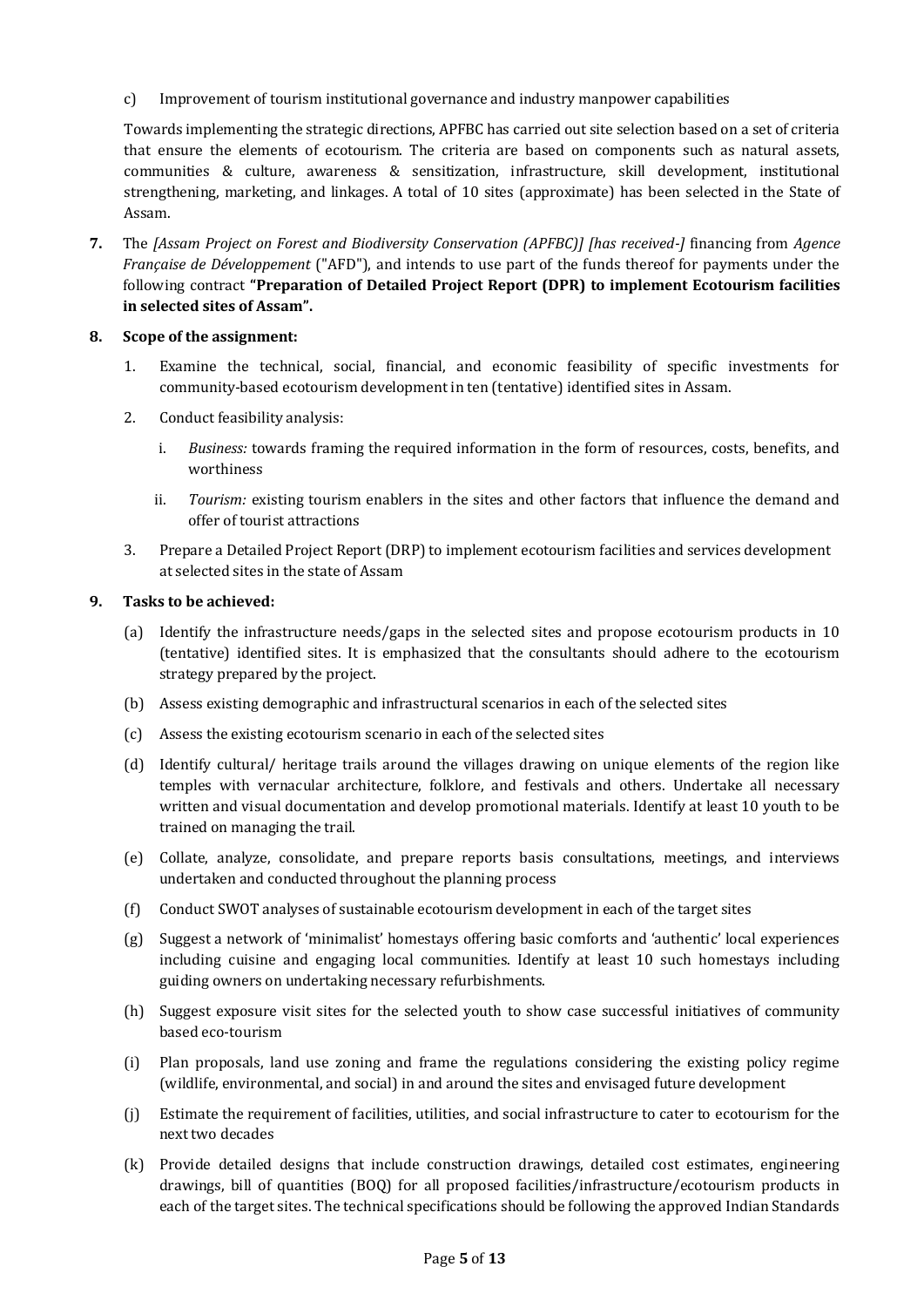on sustainable infrastructure designs and adhere to the applicable regulatory standards of the Government of India.

- (l) Prepare a budget to understand the costs and income of the ecotourism business at each of the selected sites in detail. The budget would provide revenues projection, operating costs, and startup expenditures needed for launching and running the ecotourism business.
- (m) Prepare a business plan to attract financing for the ecotourism startup or expansion of the existing business
- (n) Prepare a marketing plan that includes the seven Ps (i.e., product, price, promotion, place, people, process, and physical evidence) of business marketing
- (o) Prepare a plan to leverage the partnership and converge with the schemes of the Government line Departments to sustain the proposed ecotourism products. Develop and designs collaterals, including guidebooks (with maps, GPS locations, information on accommodation, amenities etc.), with conservation significance of identified products /trails /spots.
- (p) Prepare Ecotourism Education and Awareness Plan to increase the capacity of communities to understand and assess the potential of sustainable tourism
- (q) Prepare a sustainability and maintenance plan of the ecotourism facilities
- (r) Suggest possible ecotourism business structures, their advantages, and disadvantages to operate the ecotourism facilities in each of the target sites
- (s) Assess the capacity needs of the stakeholders in operating the ecotourism business at each of the selected sites and prepare a roadmap to develop the capacity
- (t) Formulate monitoring framework and indicators to measure the progress of the implementation of ecotourism facilities, monitor the community-based ecotourism initiative, and measure the success
- (u) Submit regular progress reports to the APFBCS on the preparation of DPR
- **10. The APFBC Society hereby invites Applicants to show their interest in delivering the Services described above.**

#### **11. This Request for Expressions of Interest is open to:**

- Consulting firms (single bidders/ joint ventures/ consortiums),or
- Joint Venture/consortiums between consulting firm(s) (lead) and NGO(s) and Academia, with a consulting firm as a lead partner, or
- $\bullet$  NGO(s)/ think tanks.
- **12.** Eligibility criteria to AFD financing are specified in sub-clause 1.3 of the "Procurement Guidelines for AFD-Financed Contracts in Foreign Countries", available online on AFD's website: [http://www.afd.fr.](http://www.afd.fr/)
- **13.** The Applicant shall submit only one application, in its own name. If an Applicant (including JV/consortium partner) submits or participates in more than one application, those applications shall be all rejected. However, the same Sub-consultant may participate in several applications.
- **14.** Experiences and qualifications of Subconsultants are not taken into account in the evaluation of the applications. Consultants engaged in the upstream activities of this project would not be allowed to participate unless explicitly approved by the client, and AFD NOC needs to be undertaken for the same.
- **15.** Interested Applicants must provide information evidencing that they are qualified and experienced to perform those Services. For that purpose, documented evidence of recent and similar services shall be submitted.
- **16. Determination of the similarity of the experiences will be based on:**
	- The nature of the Services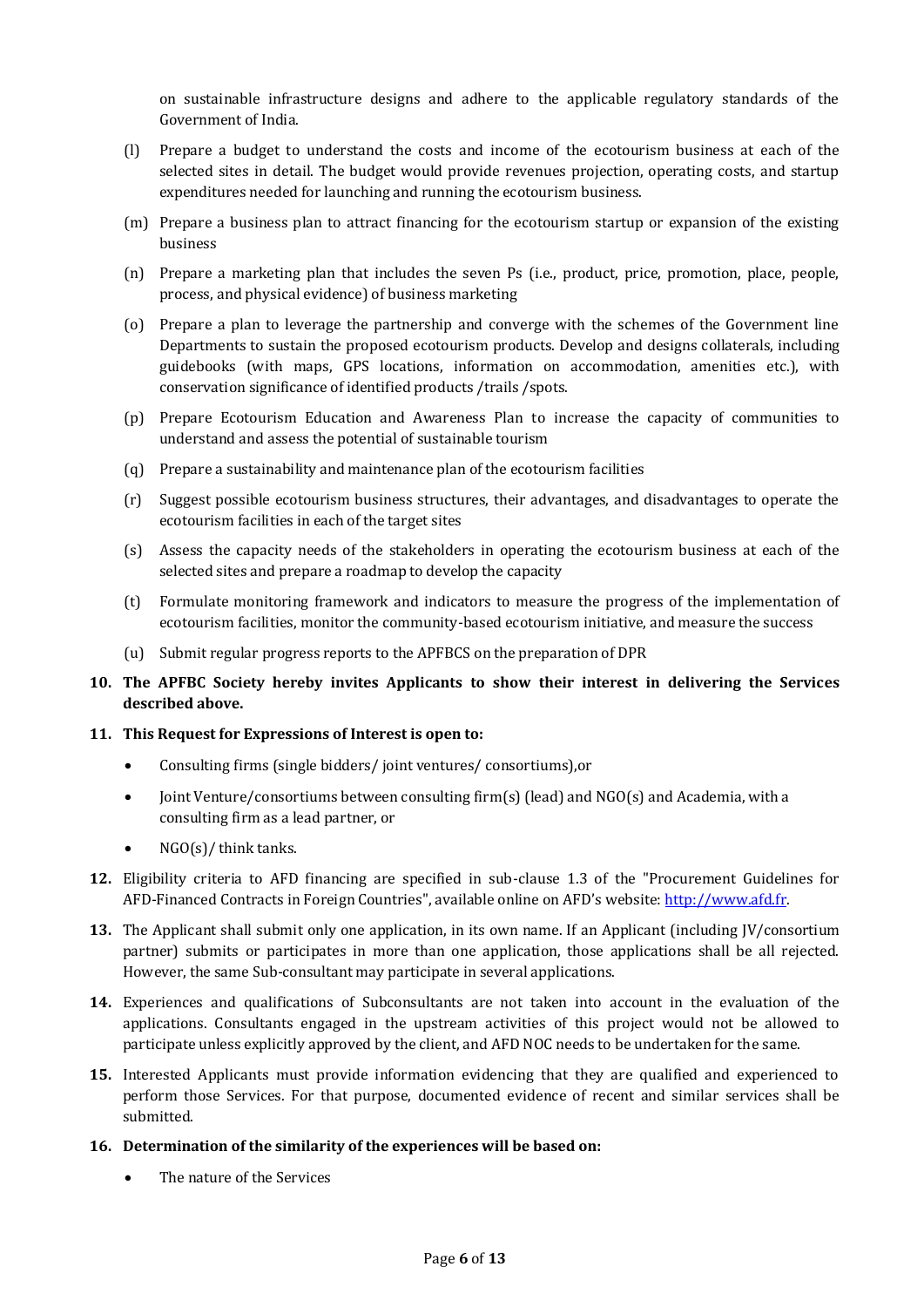- The contracts size;
- The technical area and expertise
- The location
- **17.** The Client will also take into account for the evaluation of the applications the following items:
	- Skills and availability of in-house technical backup experts.
	- Local representatives/ partners and their experience in similar projects in Assam
- **18.** Among the submitted applications, APFBC Society will shortlist a maximum of six (6) Applicants, to whom the Request for Proposals to carry out the Services shall be sent.
- **19. Clarifications/ queries regarding EOI, if any, will be entertained till** *17:00 hrs. of 18th June, 2022.*
- **20.** The Expressions of Interest must be submitted in English language not later than **28th June, 2022 till 16:00 Hrs** by email or hard-copy (soft copy in pendrive) to the address below :

**Office of the Project Director, Project Management Unit, APFBC Society, 3rd Floor, Aranya Bhavan, Panjabari, Guwahati- 781037; Email[: pd@apfbcs.in](mailto:pd@apfbcs.in)**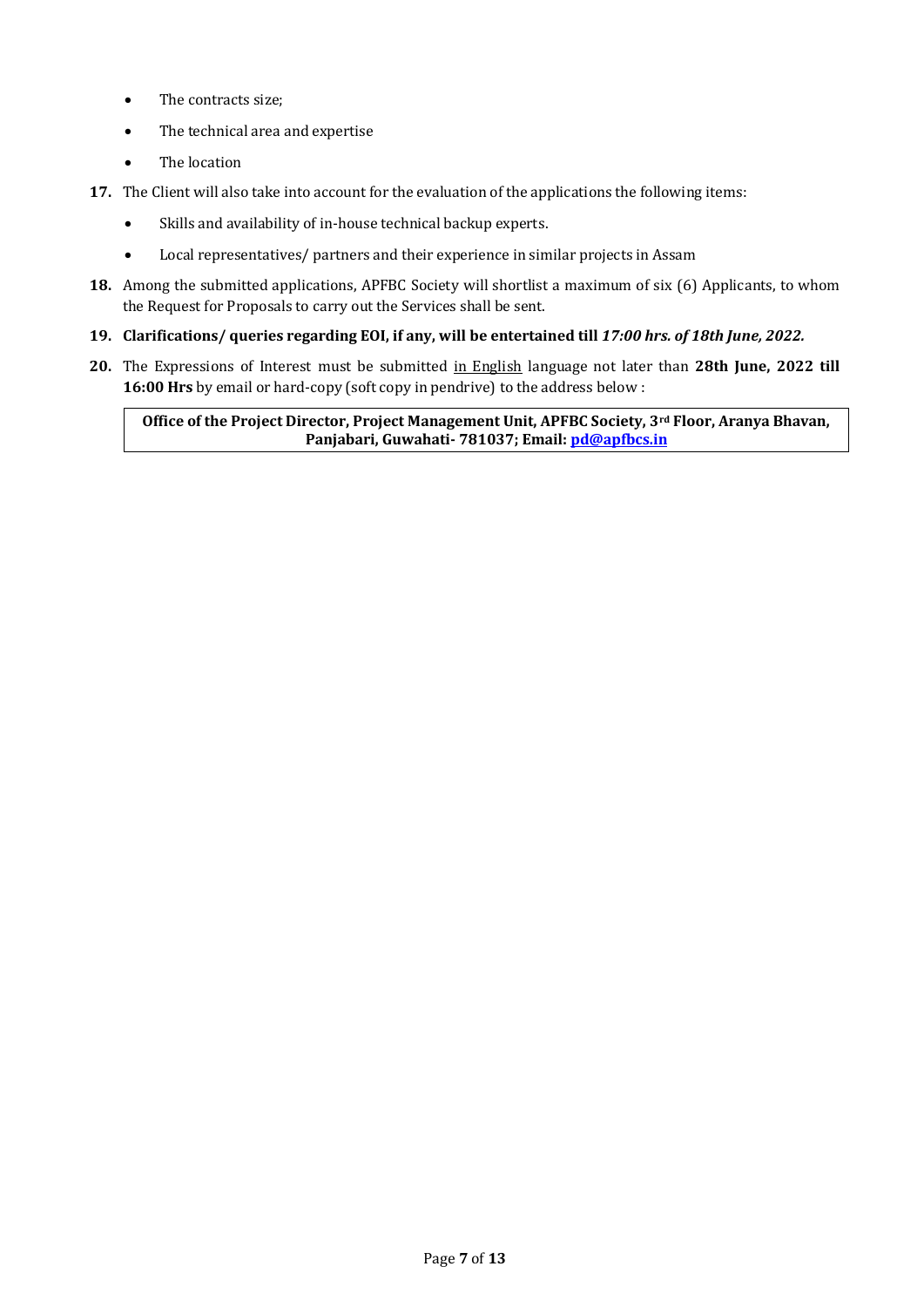# **Annexure 1: Format for Expression of Interest**

The expression of interest must be submitted along with the following documents:

- a) FORM 1: Organization Details
- b) FORM 2: Compliance to Eligibility Criteria
- c) FORM 3: Credentials / Past Experiences for all the projects cited under eligibility criterion

{Note: In case, documents submitted are in any language other than English, the consultant shall submit a selfcertified copy of the translated document in English (along with originals).}

### **Form1: Organization Details**

| Section1: About the EoI Respondent |                                                                                |                                                             |  |
|------------------------------------|--------------------------------------------------------------------------------|-------------------------------------------------------------|--|
| Ι.                                 | Name of the Organization                                                       |                                                             |  |
| Н.                                 | Details of the Organization                                                    | Address of the Registered Office :<br>٠                     |  |
|                                    |                                                                                | Telephone:                                                  |  |
|                                    |                                                                                | Website:<br>٠                                               |  |
| III.                               | Information about Organization                                                 | Year of Establishment:<br>٠                                 |  |
|                                    |                                                                                | Status of the Organization:                                 |  |
| IV.                                | Name and designation of the person                                             | Name<br>$\bullet$                                           |  |
|                                    | authorized<br>commitments<br>to<br>make                                        | Designation<br>$\bullet$                                    |  |
|                                    |                                                                                | E-mail<br>$\bullet$                                         |  |
|                                    |                                                                                | Contact Number<br>$\bullet$                                 |  |
| V.                                 | Average Annual Turnover for the last                                           | Financial Year<br>Annual Turnover (INR)                     |  |
|                                    | three Financial Years (The consultant                                          | 2018-19                                                     |  |
|                                    | should have a minimum average annual<br>turnover from consultancy/ advisory of | 2019-20                                                     |  |
|                                    | <b>INR 1.50 Crore</b> or foreign currency                                      | 2020-21                                                     |  |
|                                    | equivalent over the last three financial                                       | Please attach audited annual accounts statements for last 3 |  |
|                                    | years)                                                                         | years                                                       |  |
| VI.                                | professionals<br>Number<br><sub>of</sub><br>the<br>in<br>organizations         |                                                             |  |

# **Form2: Compliance to Eligibility Criterion**

| Sn           | <b>Eligibility Criterion</b>                                                                                                                                                                                                                           | (Yes/No) | <b>Complaince Documentary</b><br><b>Evidence</b><br><b>Provided</b>                                                                                                                            |
|--------------|--------------------------------------------------------------------------------------------------------------------------------------------------------------------------------------------------------------------------------------------------------|----------|------------------------------------------------------------------------------------------------------------------------------------------------------------------------------------------------|
| $\mathbf{1}$ | The consultants (lead firm) must be a registered legal<br>entity and should have been in existence for at least 5<br>years.                                                                                                                            |          | Certificate of Incorporation/<br>Registration                                                                                                                                                  |
| 2            | The consultant (lead firm) should havea minimum average<br>annual turnover from consultancy/ advisory of INR 1.50<br>Crore or foreign currency equivalent over the last three<br>financial years (FY 2018-19, FY 2019-20 and FY 2020-21).              |          | Self-certification. Copies of the<br>balance<br>audited<br>sheet,<br>P/L<br>Statement and tax return copies<br>duly sealed and certified by the<br>authorized representative of the<br>bidder. |
| 4            | Experience in working on preparing management plans or<br>detailed project reports on ecotourism<br>facilities<br>development in rural or wildlife settings (operation,<br>design, evaluation, development, and implementation) in<br>the last 5 years |          | Copies of Work Order/ Contract<br>Document/ Completion Certificate<br>from previous clients                                                                                                    |
| 5.           | Experience in implementing the management plans or<br>detailed project reports on ecotourism<br>facilities<br>development in rural or wildlife settings in collaboration<br>with stakeholders in the last 5 years                                      |          | Copies of Work Order/ Contract<br>Document/ Completion Certificate<br>from previous clients                                                                                                    |
| 6            | Experience in preparing marketing and communications<br>plan on tourism or ecotourism initiatives in the last 5<br>years                                                                                                                               |          | Copies of Work Order/ Contract<br>Document/ Completion Certificate<br>from previous clients                                                                                                    |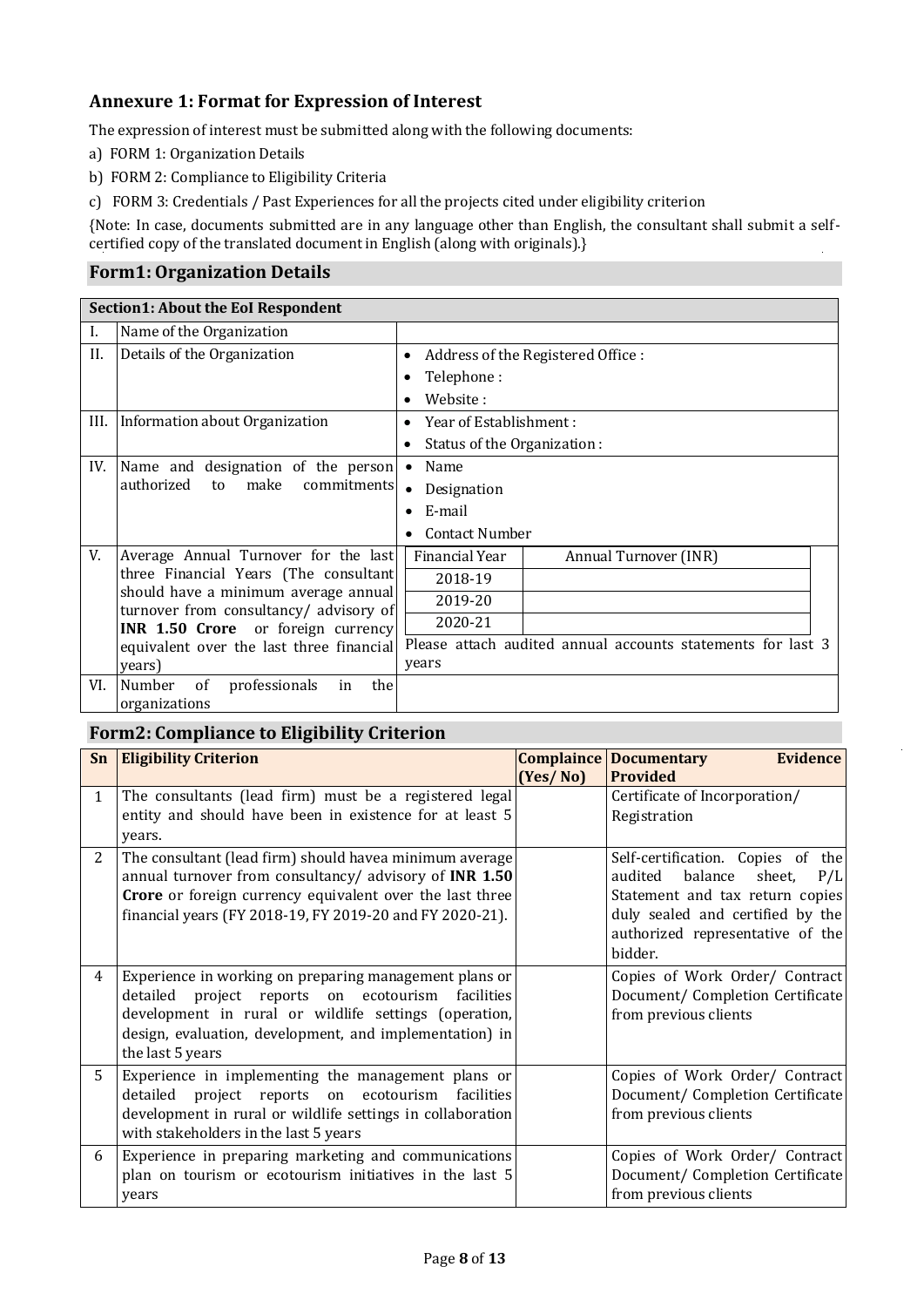## **Form 3 : Format for Credentials / Past Experiences for projects cited under eligibility criterion (Maximum 2 pages per credential)**

| Assignment name:                                                     | Country:                                                   |  |  |
|----------------------------------------------------------------------|------------------------------------------------------------|--|--|
|                                                                      | Location within the country                                |  |  |
| Name of Client:                                                      | Address :                                                  |  |  |
| Name of the Legal Entity in whose name the<br>contractis:            | Duration of assignment (months) :                          |  |  |
| Number of man-months to fullfill the assignment:                     | Start date (Month/year) :<br>Completion date (Month/year): |  |  |
| Approx. Value of the overall contract (in INR):                      |                                                            |  |  |
| Name of associated organizations, if any:                            | Role of Consortium member:                                 |  |  |
| Narrative description of the Project :                               |                                                            |  |  |
| Detailed Scope of services, coverage and relevance to this project : |                                                            |  |  |
| Copy of Purchase Order / Contract attached ?                         | YES /NO                                                    |  |  |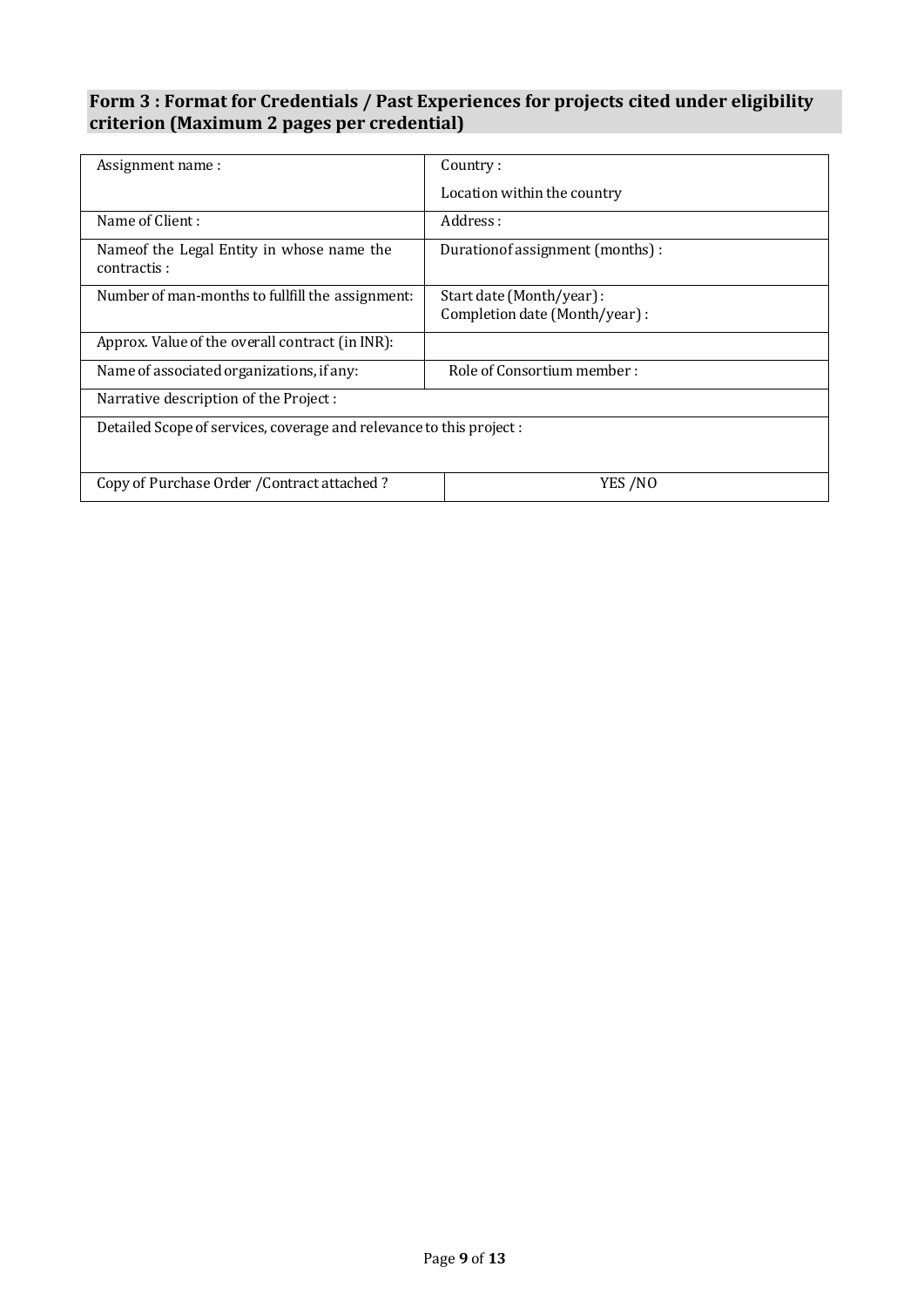## **Form 4: Matrix template for evaluating Expressions of Interest**

The table below will be used to establish the shortlist of Applicants. One table must be completed for each Applicant. For each experience submitted by the Applicant, check the boxes of the criteria which are met by the experience.

Name of the Applicant: \_\_\_\_\_\_\_\_\_\_\_\_\_\_\_\_\_\_\_\_\_\_\_\_\_\_\_\_\_\_\_\_\_\_\_\_\_\_\_\_\_\_\_\_\_\_\_\_\_\_\_\_\_\_\_\_\_\_\_\_\_\_\_\_\_\_\_\_\_\_\_\_\_\_\_\_\_\_\_\_\_\_\_\_\_\_\_\_\_\_\_\_\_\_\_\_\_\_\_\_\_\_\_\_\_\_\_\_\_\_\_\_\_\_\_\_\_\_\_\_\_\_\_\_\_\_\_\_\_\_\_\_\_\_\_\_\_\_\_\_\_\_\_\_\_\_\_\_\_\_\_\_\_\_\_\_

l

|                    | <b>Reference in Form 3</b> | Experience in working on preparing  Experience in implementing the Experience in preparing marketing<br>management plans or detailed project management plans or detailed and communications plan on<br>reports<br>development in rural or wildlife settings facilities development in rural or the last 5 years<br>(operation, design, evaluation, development, wildlife settings in collaboration<br>and implementation) in the last 5 years | on ecotourism facilities project reports on ecotourism tourism or ecotourism initiatives in<br>with stakeholders in the last $5$ years |  |
|--------------------|----------------------------|------------------------------------------------------------------------------------------------------------------------------------------------------------------------------------------------------------------------------------------------------------------------------------------------------------------------------------------------------------------------------------------------------------------------------------------------|----------------------------------------------------------------------------------------------------------------------------------------|--|
| [Experience A]     |                            |                                                                                                                                                                                                                                                                                                                                                                                                                                                |                                                                                                                                        |  |
| [Experience B]     |                            |                                                                                                                                                                                                                                                                                                                                                                                                                                                |                                                                                                                                        |  |
| [Experience C]     |                            |                                                                                                                                                                                                                                                                                                                                                                                                                                                |                                                                                                                                        |  |
| [Etc.]             |                            |                                                                                                                                                                                                                                                                                                                                                                                                                                                |                                                                                                                                        |  |
| Total <sup>1</sup> |                            |                                                                                                                                                                                                                                                                                                                                                                                                                                                |                                                                                                                                        |  |

The selection of Applicants to be shortlisted shall follow the rules as defined here below:

- The Applicant must meet the "at least" criterion provided in each column above; otherwise, the application will be disqualified.
- The ranking of Applicants is based on the greatest number of criteria fulfilled (boxes checked).
- For a Joint Venture/Consortium, the experiences of all members will be added together for a combined total.

<sup>&</sup>lt;sup>1</sup> The "total" for each column indicates the number of experiences which meet the criterion.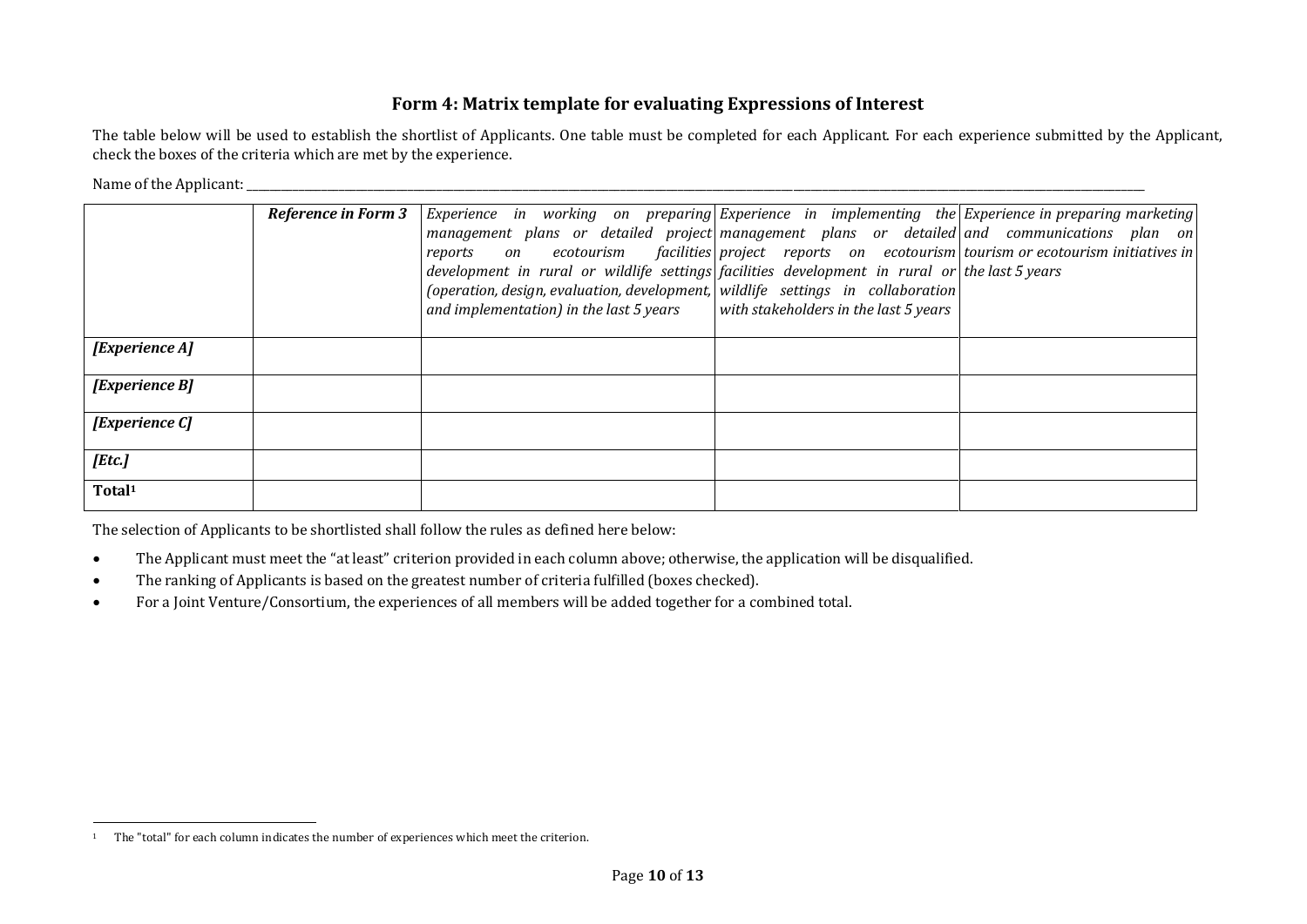# **Form 5: Statement of Integrity, Eligibility and Environmental and Social Responsibility**

#### **(To be sumitted with the application, signed and unaltered)**

| Reference of the bid or proposal | (the " <b>Contract"</b> )     |
|----------------------------------|-------------------------------|
| To.                              | (the "Contracting Authority") |

- 1. We recognise and accept that *Agence Française de Développement* ("**AFD**") only finances projects of the Contracting Authority subject to its own conditions which are set out in the Financing Agreement which benefits directly or indirectly to the Contracting Authority. As a matter of consequence, no legal relationship exists between AFD and our company, our joint venture or our suppliers, contractors, subcontractors, consultants or subconsultants. The Contracting Authority retains exclusive responsibility for the preparation and implementation of the procurement process and performance of the contract. The Contracting Authority means the Purchaser, the Employer, the Client, as the case may be, for the procurement of goods, works, plants, consulting services or non-consulting services.
- 2. We hereby certify that neither we nor any other member of our joint venture or any of our suppliers, contractors, subcontractors, consultants or subconsultants are in any of the following situations:
	- 2.1 Being bankrupt, wound up or ceasing our activities, having our activities administered by the courts, having entered into receivership, reorganisation or being in any analogous situation arising from any similar procedure;
	- 2.2 Having been:
		- a) convicted, within the past five years by a court decision, which has the force of *res judicata i*n the country where the Contract is implemented, of fraud, corruption or of any other offense committed during a procurement process or performance of a contract (in the event of such conviction, you may attach to this Statement of Integrity supporting information showing that this conviction is not relevant in the context of this Contract);
		- b) subject to an administrative sanction within the past five years by the European Union or by the competent authorities of the country where we are constituted, for fraud, corruption or for any other offense committed during a procurement process or performance of a contract (in the event of such sanction, you may attach to this Statement of Integrity supporting information showing that this sanction is not relevant in the context of this Contract);
		- c) convicted, within the past five years by a court decision, which has the force of res judicata, of fraud, corruption or of any other offense committed during the procurement process or performance of an AFD-financed contract;
	- 2.3 Being listed for financial sanctions by the United Nations, the European Union and/or France for the purposes of fight-against-terrorist financing or threat to international peace and security;
	- 2.4 Having been subject within the past five years to a contract termination fully settled against us for significant or persistent failure to comply with our contractual obligations during contract performance, unless this termination was challenged and dispute resolution is still pending or has not confirmed a full settlement against us;
	- 2.5 Not having fulfilled our fiscal obligations regarding payments of taxes in accordance with the legal provisions of either the country where we are constituted or the Contracting Authority's country;
	- 2.6 Being subject to an exclusion decision of the World Bank and being listed on the website <http://www.worldbank.org/debarr> (in the event of such exclusion, you may attach to this Statement of Integrity supporting information showing that this exclusion is not relevant in the context of this Contract);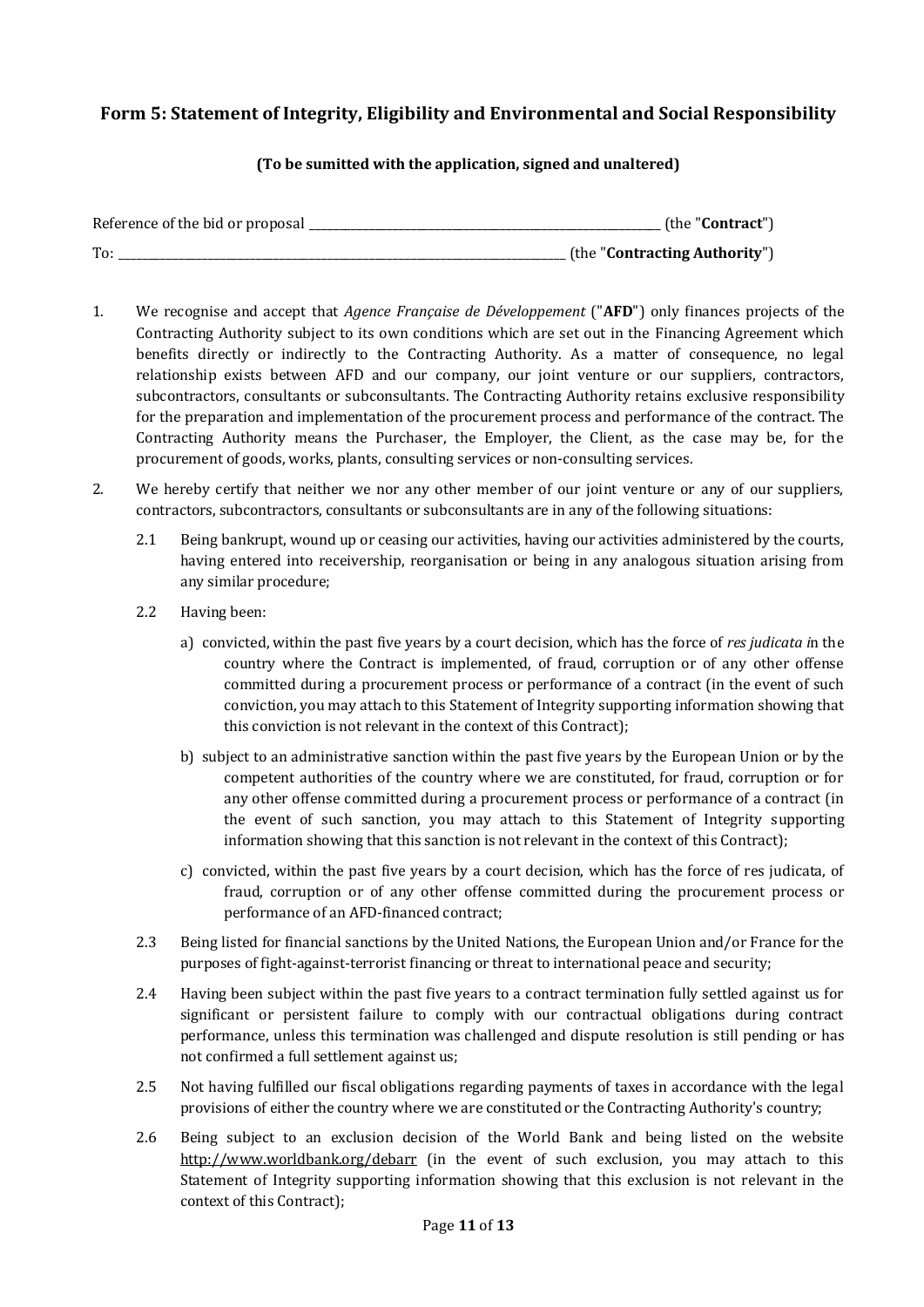- 2.7 Having created false documents or committed misrepresentation in documentation requested by the Contracting Authority as part of the procurement process of this Contract.
- 3. We hereby certify that neither we, nor any of the members of our joint venture or any of our suppliers, contractors, subcontractors, consultants or subconsultants are in any of the following situations of conflict of interest:
	- 3.1 Being an affiliate controlled by the Contracting Authority or a shareholder controlling the Contracting Authority, unless the stemming conflict of interest has been brought to the attention of AFD and resolved to its satisfaction;
	- 3.2 Having a business or family relationship with a Contracting Authority's staff involved in the procurement process or the supervision of the resulting Contract, unless the stemming conflict of interest has been brought to the attention of AFD and resolved to its satisfaction;
	- 3.3 Being controlled by or controlling another bidder or consultant, or being under common control with another bidder or consultant, or receiving from or granting subsidies directly or indirectly to another bidder or consultant, having the same legal representative as another bidder or consultant, maintaining direct or indirect contacts with another bidder or consultant which allows us to have or give access to information contained in the respective applications, bids or proposals, influencing them or influencing decisions of the Contracting Authority;
	- 3.4 Being engaged in a consulting services activity, which, by its nature, may be in conflict with the assignments that we would carry out for the Contracting Authority;
	- 3.5 In the case of procurement of goods, works or plants:
		- a) Having prepared or having been associated with a consultant who prepared specifications, drawings, calculations and other documentation to be used in the procurement process of this Contract;
		- b) Having been recruited (or being proposed to be recruited) ourselves or any of our affiliates, to carry out works supervision or inspection for this Contract.
- 4. If we are a state-owned entity, and to compete in a procurement process, we certify that we have legal and financial autonomy and that we operate under commercial laws and regulations.
- 5. We undertake to bring to the attention of the Contracting Authority, which will inform AFD, any change in situation with regard to points 2 to 4 here above.
- 6. In the context of the procurement process and performance of the corresponding contract:
	- 6.1 We have not and we will not engage in any dishonest conduct (act or omission) deliberately indented to deceive others, to intentionally conceal items, to violate or vitiate someone's consent, to make them circumvent legal or regulatory requirements and/or to violate their internal rules in order to obtain illegitimate profit;
	- 6.2 We have not and we will not engage in any dishonest conduct (act or omission) contrary to our legal or regulatory obligations or our internal rules in order to obtain illegitimate profit;
	- 6.3 We have not promised, offered or given and we will not promise, offer or give, directly or indirectly to (i) any Person who holds a legislative, executive, administrative or judicial mandate within the State of the Contracting Authority regardless of whether that Person was nominated or elected, regardless of the permanent or temporary, paid or unpaid nature of the position and regardless of the hierarchical level the Person occupies, (ii) any other Person who performs a public function, including for a State institution or a State-owned company, or who provides a public service, or (iii) any other person defined as a Public Officer by the national laws of the Contracting Authority's country, an undue advantage of any kind, for himself or for another Person or entity, for such Public Officer to act or refrain from acting in his official capacity;